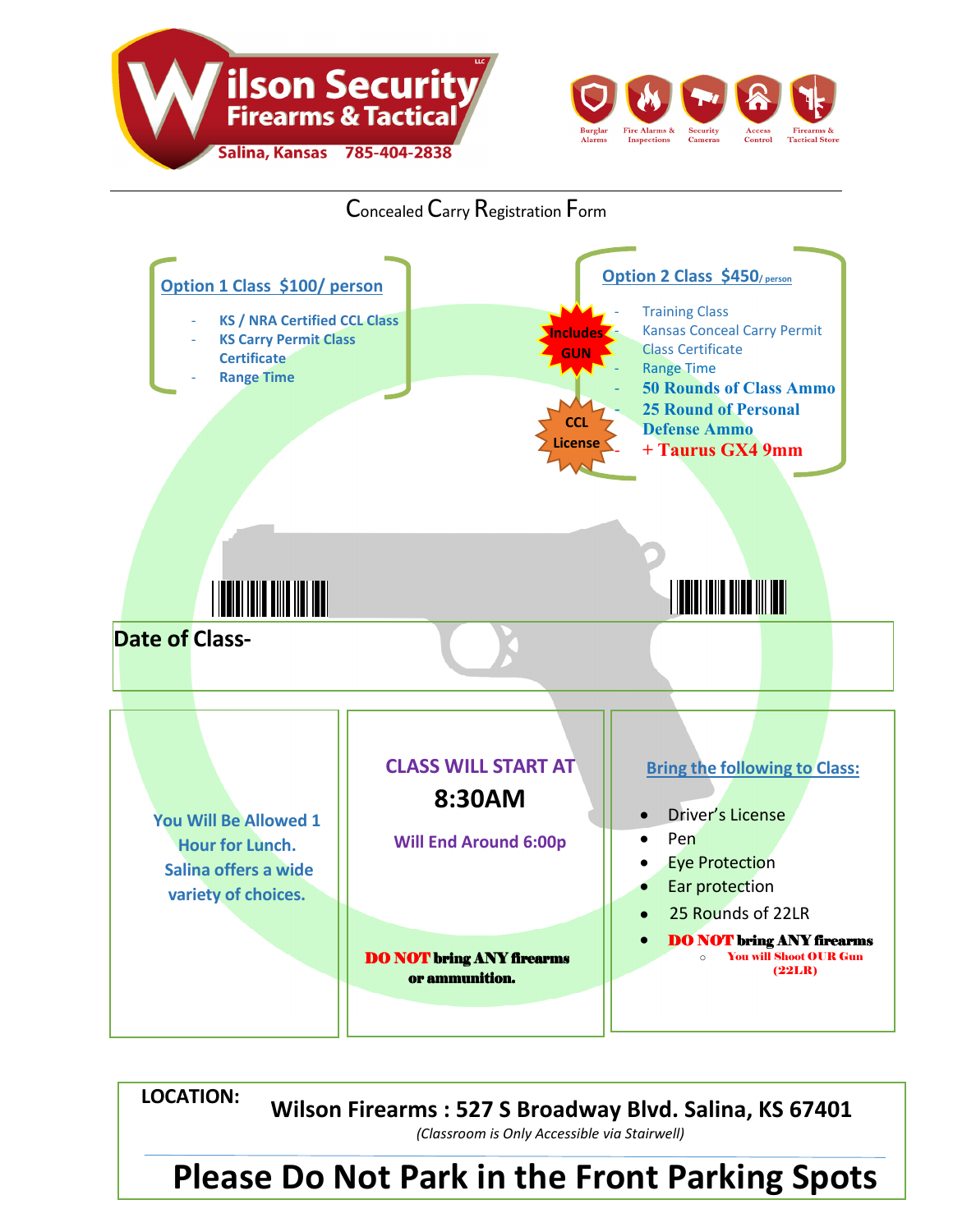



## **Concealed Carry Weapon class Application and Release of Liability**

I, the undersigned, hereby acknowledge that I have voluntarily applied to engage in the activity of basic firearm instruction and live fire shooting.

I understand that the activity of firearm instruction and shooting involves numerous risks, including loss of control, ricochet, ignorance, neglect, and obstacles, whether obvious or not obvious. I further understand that others participating in firearm shooting, irrespective of their training and usual past behavior and characteristics may act or react unexpectedly or unpredictably at times, and I also assume such risks and consequences.

As consideration for voluntarily participating in firearm Training, I do hereby waive any claim and release Wilson Security Firearms & Tactical, LLC, instructors, and all owners, officers, members, affiliated organizations, range facilities, land owners, agents, and or employees for any injury or death caused by or resulting from my participation in the activity of firearm instruction and shooting.

This contract shall be legally binding upon my estate, assigns, my personal representatives, and me.

I have carefully read this agreement and fully understand the concerns. I am aware that I am releasing certain legal rights that I otherwise may have, and I enter into the contract on behalf of myself and/or my family of my own free will.

Furthermore, I affirm that I am 18 years of age or older, have not been deemed mentally incompetent by a licensed physician or by a legal judgment of a court of law.

| Date Change Option: | More Than 4 Weeks Before Class $\therefore$ N/C |                |
|---------------------|-------------------------------------------------|----------------|
|                     | 2 to 4 Weeks Before Class                       | $\div$ \$25.00 |
|                     | Less Than 2 Weeks Before Class                  | $\div$ \$50.00 |